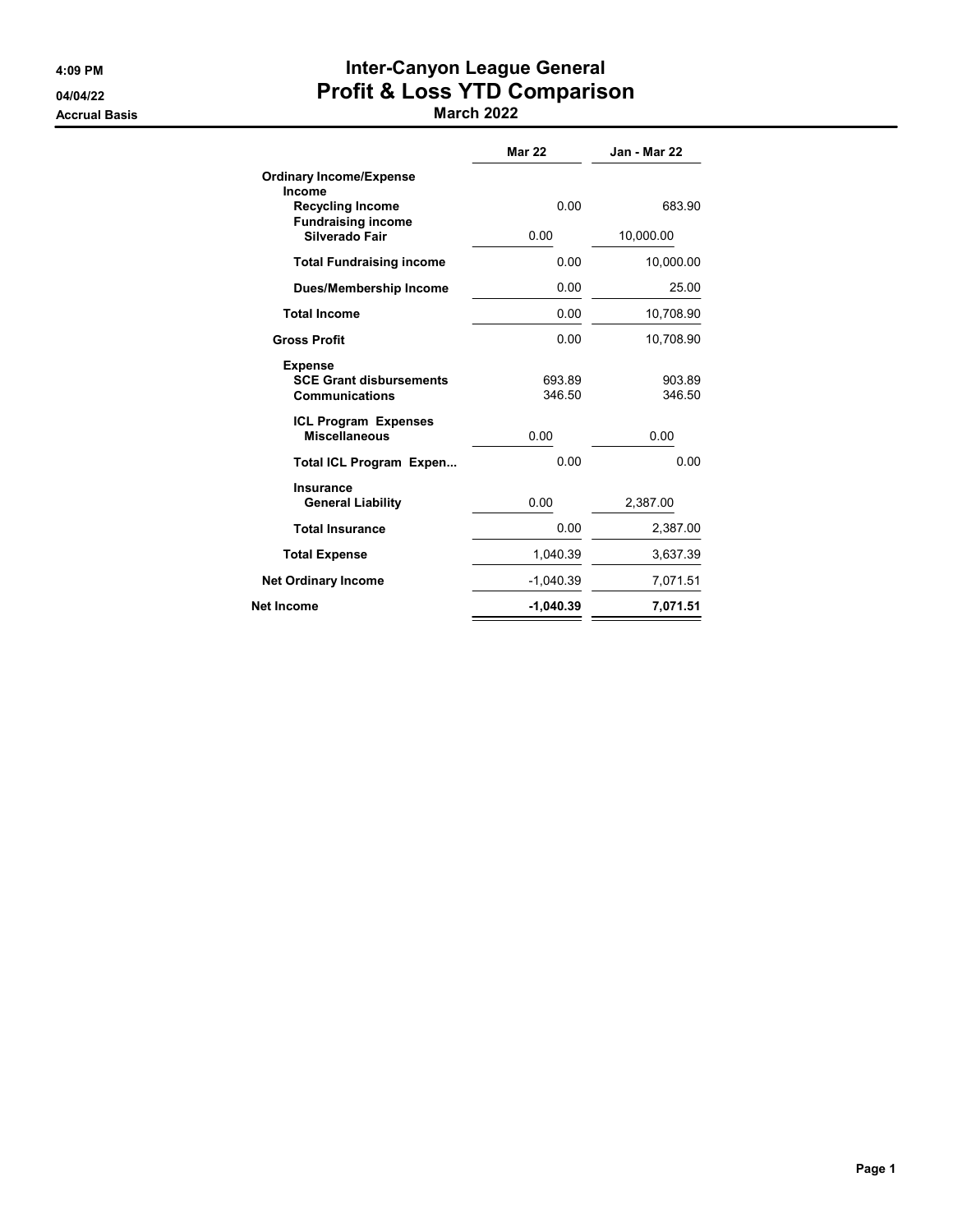## 4:08 PM **Inter-Canyon League General** 04/04/22 Balance Sheet Accrual Basis **As of March 31, 2022**

|                                                                         | Mar 31, 22           |
|-------------------------------------------------------------------------|----------------------|
| <b>ASSETS</b>                                                           |                      |
| <b>Current Assets</b>                                                   |                      |
| <b>Checking/Savings</b>                                                 |                      |
| <b>Bond Fire Grant</b>                                                  | 104.98               |
| <b>Pioneer Acct SV - Resricted</b>                                      | 285.78               |
| <b>BofA Checking</b><br><b>CFF Grant</b>                                | $-244.51$            |
| <b>SCE Grant Medical Team</b>                                           | 2,712.18             |
| <b>Bank Reserve History Commit</b>                                      | 4,048.27             |
| <b>B</b> of A Restricted                                                | 12,450.21            |
| <b>BofA Checking - Other</b>                                            | 24,223.53            |
| <b>Total BofA Checking</b>                                              | 43,189.68            |
| <b>Total Checking/Savings</b>                                           | 43,580.44            |
| <b>Total Current Assets</b>                                             | 43,580.44            |
| <b>Fixed Assets</b><br><b>Equipment</b>                                 |                      |
| <b>CFF Repeater Grant</b>                                               | 9,244.51             |
| <b>Accumulated Depreciation</b>                                         | $-12,579.77$         |
| <b>Comm on C&amp;F Purchases</b><br><b>OC Comm Foundation Purchases</b> | 8,088.53<br>4,029.01 |
| <b>Equipment - Other</b>                                                | 517.39               |
|                                                                         |                      |
| <b>Total Equipment</b>                                                  | 9,299.67             |
| <b>Total Fixed Assets</b>                                               | 9,299.67             |
| <b>Other Assets</b>                                                     |                      |
| Due from Santiago Fire Relief                                           | 717.06               |
| <b>Total Other Assets</b>                                               | 717.06               |
| <b>TOTAL ASSETS</b>                                                     | 53,597.17            |
| <b>LIABILITIES &amp; EQUITY</b><br><b>Equity</b>                        |                      |
| <b>Opening Bal Equity</b>                                               | 179.73               |
| <b>Unrestricted Net Assets</b>                                          | 46,345.93            |
| <b>Net Income</b>                                                       | 7,071.51             |
| <b>Total Equity</b>                                                     | 53,597.17            |
| TOTAL LIABILITIES & EQUITY                                              | 53,597.17            |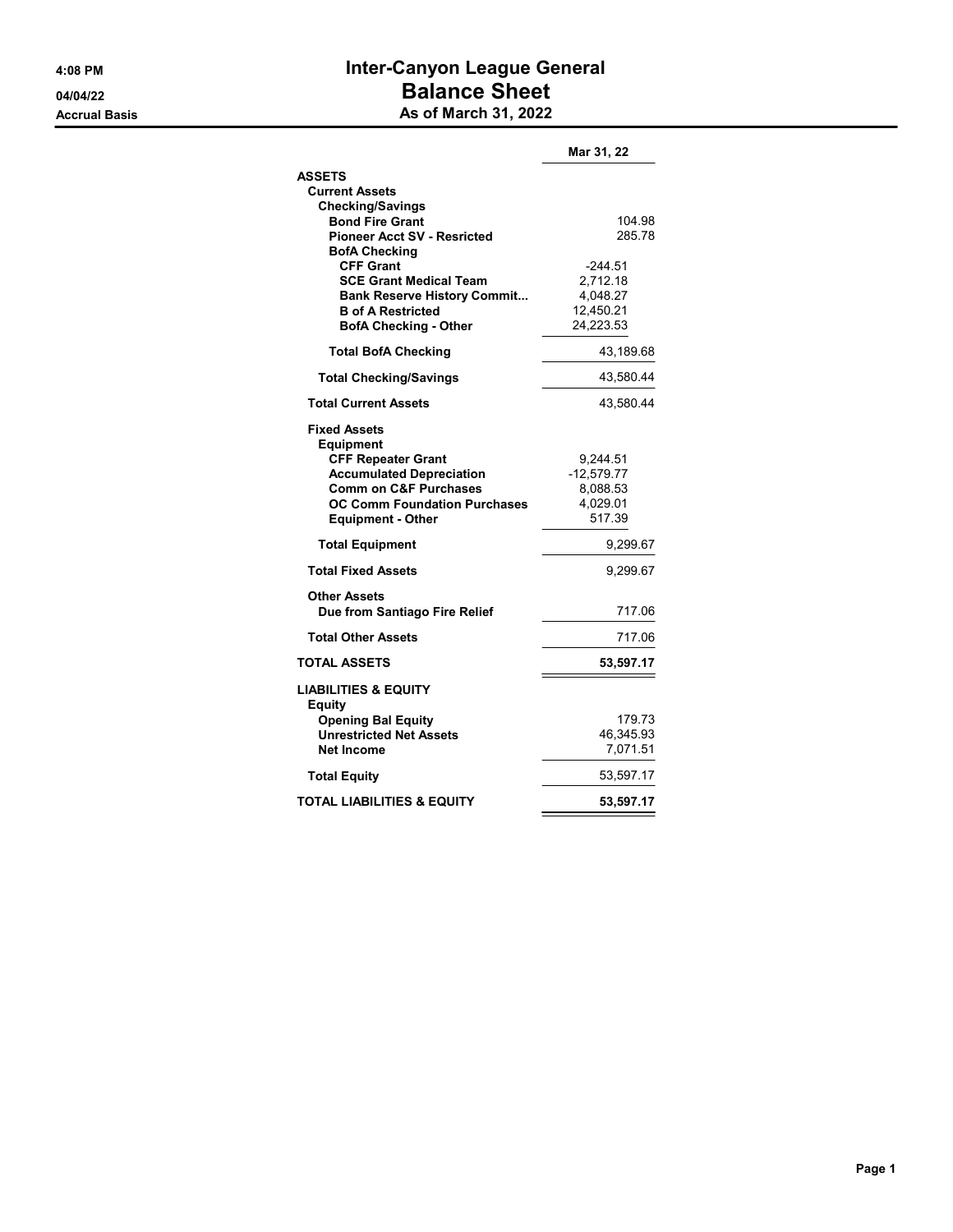#### 10:56 AM Canyon Watch 04/03/22 Profit & Loss YTD Comparison Cash Basis March 2022

|                                                                             | <b>Mar 22</b> | <b>Jan - Mar 22</b> |
|-----------------------------------------------------------------------------|---------------|---------------------|
| Income<br><b>Canyon Watch</b><br><b>Contributions Received</b>              | 2,500.00      | 2,500.00            |
| <b>Total Canyon Watch</b>                                                   | 2,500.00      | 2,500.00            |
| <b>Total Income</b>                                                         | 2.500.00      | 2,500.00            |
| <b>Expense</b><br><b>Canyon Watch Expenses</b><br><b>Repeater equipment</b> | 418.11        | 1,383.82            |
| <b>Total Canyon Watch Expen</b>                                             | 418.11        | 1,383.82            |
| <b>Total Expense</b>                                                        | 418.11        | 1,383.82            |
| <b>Net Income</b>                                                           | 2,081.89      | 1,116.18            |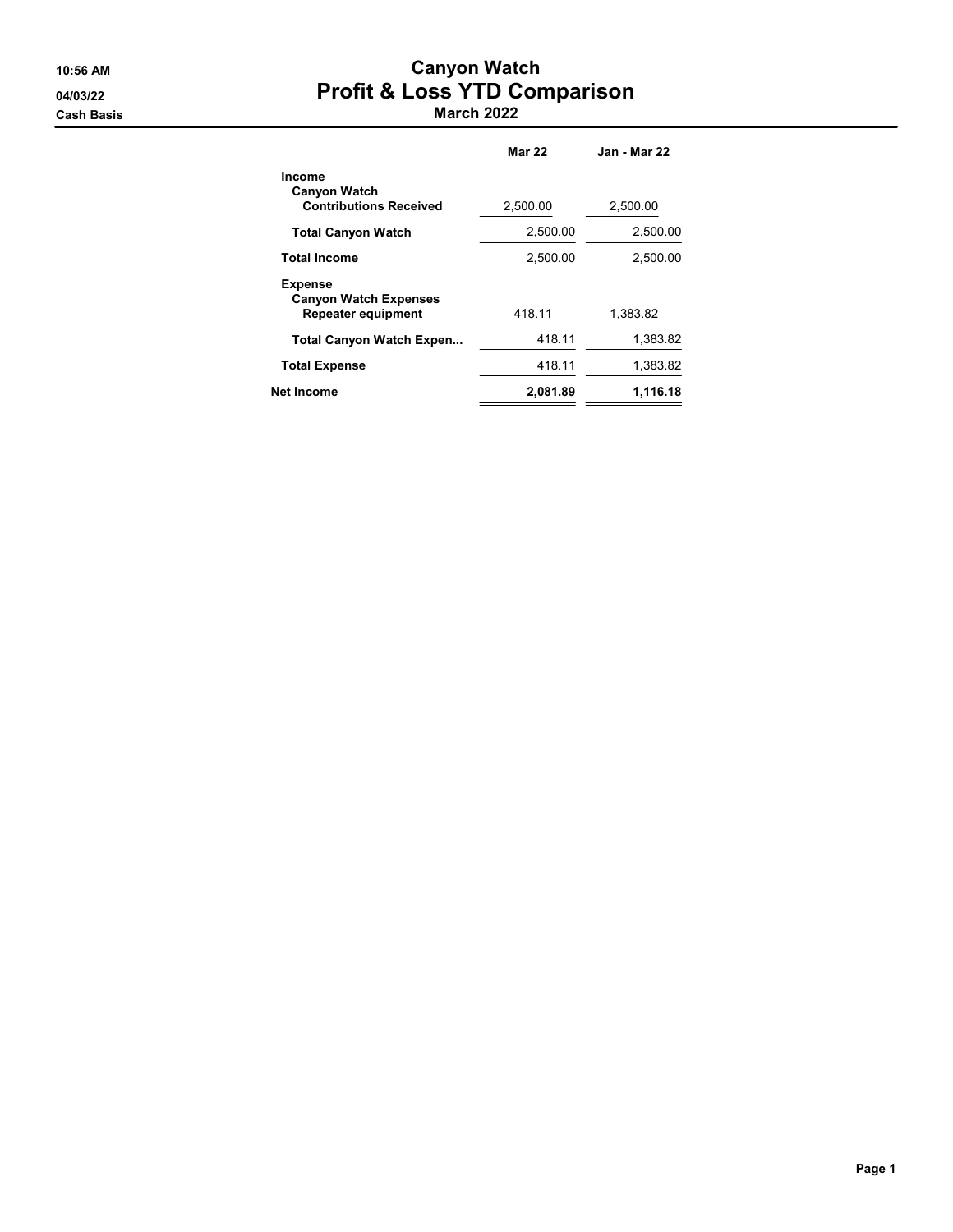### 10:55 AM Canyon Watch 04/03/22 Balance Sheet **Cash Basis** Cash Basis **As of March 31, 2022**

|                                                                                             | Mar 31, 22           |
|---------------------------------------------------------------------------------------------|----------------------|
| <b>ASSETS</b><br><b>Current Assets</b><br><b>Checking/Savings</b><br><b>BofA</b> - Checking |                      |
| <b>Gene Robinson Memorial Fund</b><br><b>BofA</b> - Checking - Other                        | 800.00<br>4,542.17   |
| <b>Total BofA - Checking</b>                                                                | 5,342.17             |
| <b>Total Checking/Savings</b>                                                               | 5,342.17             |
| <b>Total Current Assets</b>                                                                 | 5,342.17             |
| <b>TOTAL ASSETS</b>                                                                         | 5,342.17             |
| <b>LIABILITIES &amp; EQUITY</b><br>Equity                                                   |                      |
| <b>Unrestricted Net Assets</b><br><b>Net Income</b>                                         | 4,225.99<br>1,116.18 |
| <b>Total Equity</b>                                                                         | 5,342.17             |
| TOTAL LIABILITIES & EQUITY                                                                  | 5,342.17             |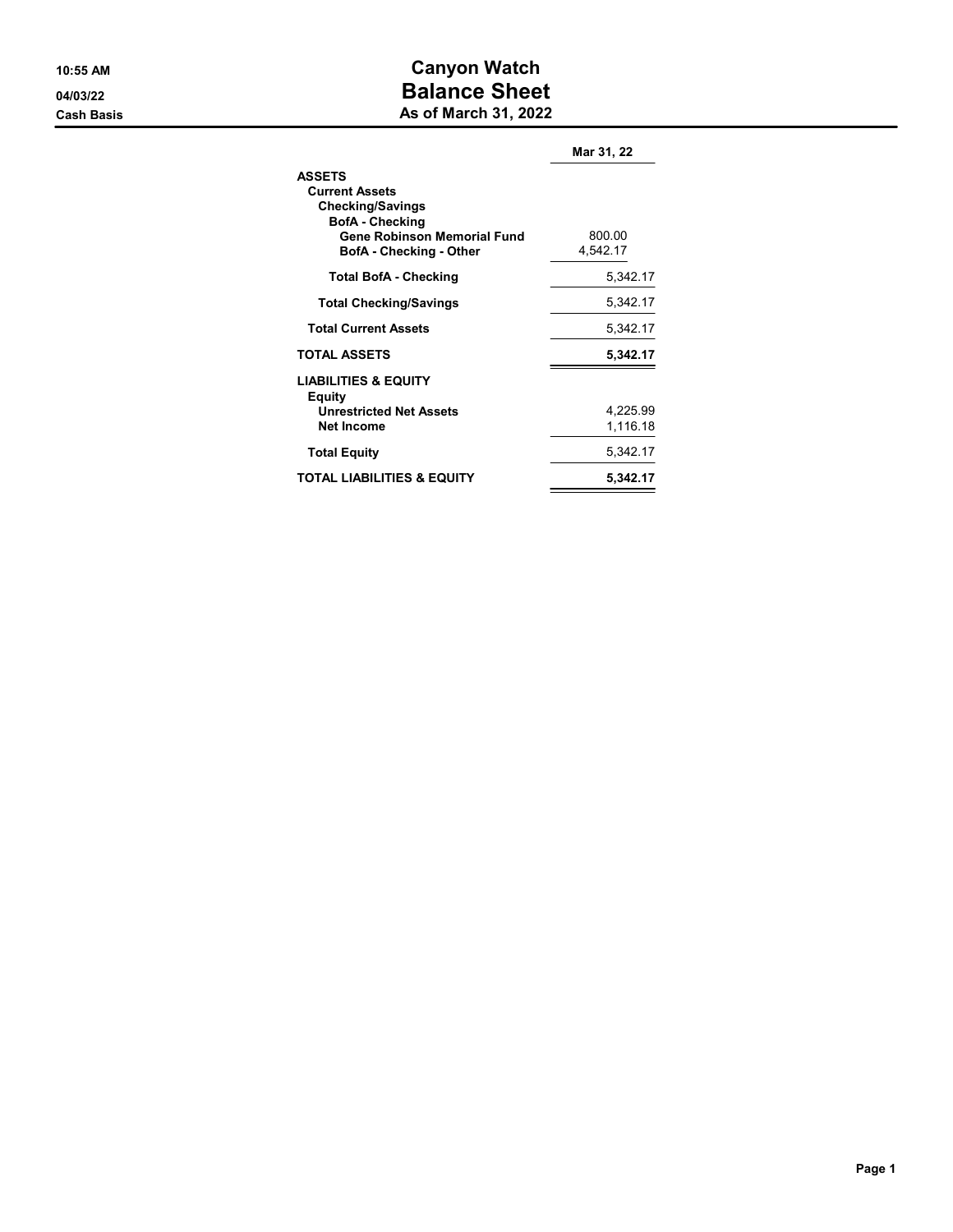# 11:11 AM **Friends of Silverado Library** 04/03/22 Profit & Loss YTD Comparison

#### Cash Basis March 2022

|                                                                                                              | <b>Mar 22</b> | Jan - Mar 22 |
|--------------------------------------------------------------------------------------------------------------|---------------|--------------|
| <b>Ordinary Income/Expense</b><br><b>Expense</b><br><b>Library/Office Expenses</b><br><b>Office Supplies</b> | 200.00        | 200.00       |
| <b>Total Library/Office Expen</b>                                                                            | 200.00        | 200.00       |
| <b>Total Expense</b>                                                                                         | 200.00        | 200.00       |
| <b>Net Ordinary Income</b>                                                                                   | $-200.00$     | $-200.00$    |
| <b>Other Income/Expense</b><br><b>Other Income</b>                                                           |               |              |
| Interest Income                                                                                              | 0.00          | 0.21         |
| <b>Total Other Income</b>                                                                                    | 0.00          | 0.21         |
| <b>Net Other Income</b>                                                                                      | 0.00          | 0.21         |
| Net Income                                                                                                   | -200.00       | -199.79      |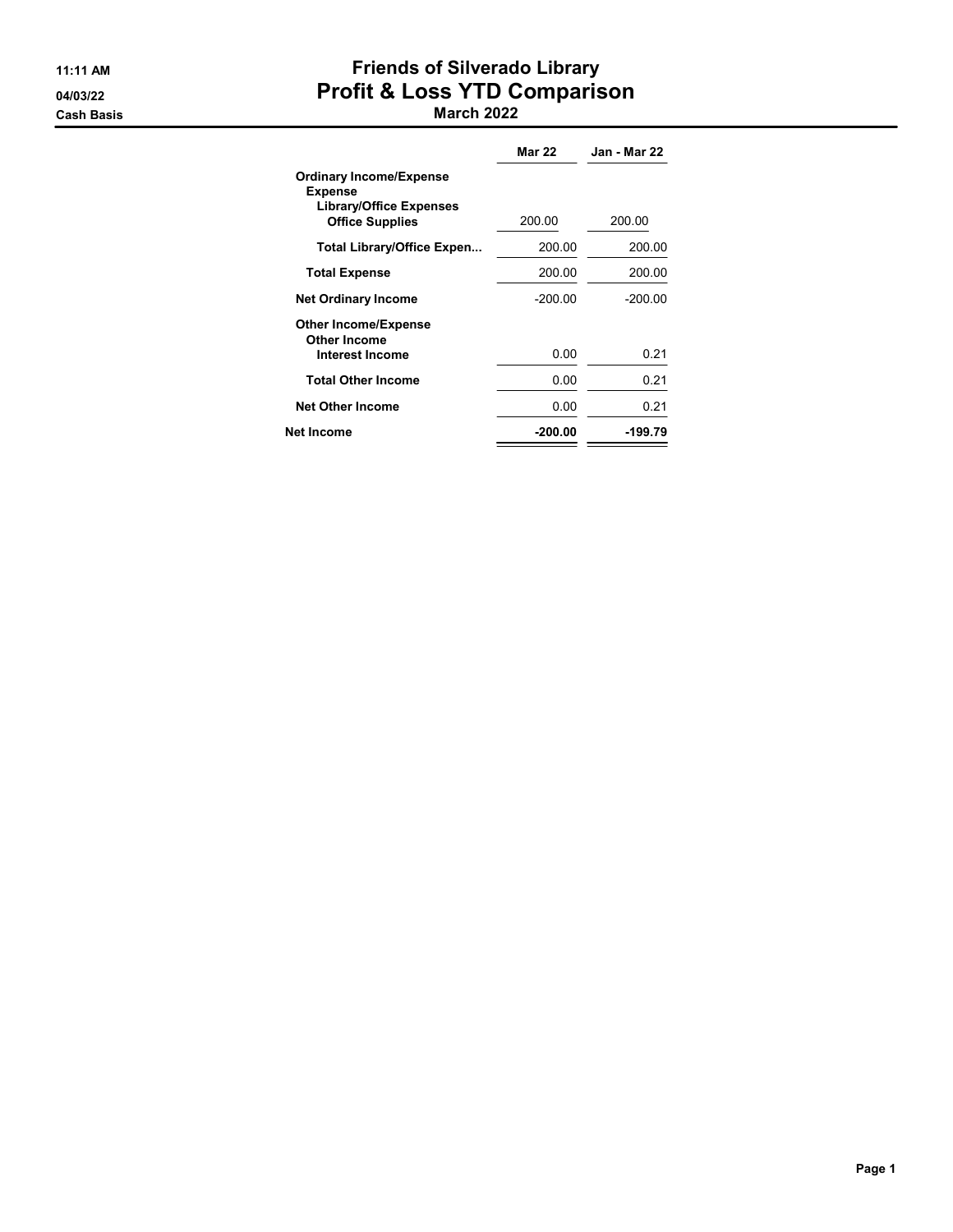# 11:11 AM **Friends of Silverado Library** 04/03/22 Balance Sheet **Cash Basis** Cash Basis **As of March 31, 2022**

|                                                                                                                                             | Mar 31, 22                      |
|---------------------------------------------------------------------------------------------------------------------------------------------|---------------------------------|
| <b>ASSETS</b><br><b>Current Assets</b><br><b>Checking/Savings</b><br><b>Petty Cash</b><br><b>BofA</b> - Checking<br><b>BofA - Liquid CD</b> | 75.00<br>38,246.85<br>12,200.12 |
| <b>Total Checking/Savings</b>                                                                                                               | 50,521.97                       |
| <b>Accounts Receivable</b><br><b>Accounts Receivable</b>                                                                                    | $-700.00$                       |
| <b>Total Accounts Receivable</b>                                                                                                            | -700.00                         |
| <b>Total Current Assets</b>                                                                                                                 | 49,821.97                       |
| <b>Fixed Assets</b><br><b>Storage Trailer</b>                                                                                               | 1.000.00                        |
| <b>Total Fixed Assets</b>                                                                                                                   | 1,000.00                        |
| <b>TOTAL ASSETS</b>                                                                                                                         | 50,821.97                       |
| <b>LIABILITIES &amp; EQUITY</b><br>Equity<br><b>Unrestricted Net Assets</b><br><b>Net Income</b>                                            | 51,021.76<br>$-199.79$          |
| <b>Total Equity</b>                                                                                                                         | 50,821.97                       |
| <b>TOTAL LIABILITIES &amp; EQUITY</b>                                                                                                       | 50,821.97                       |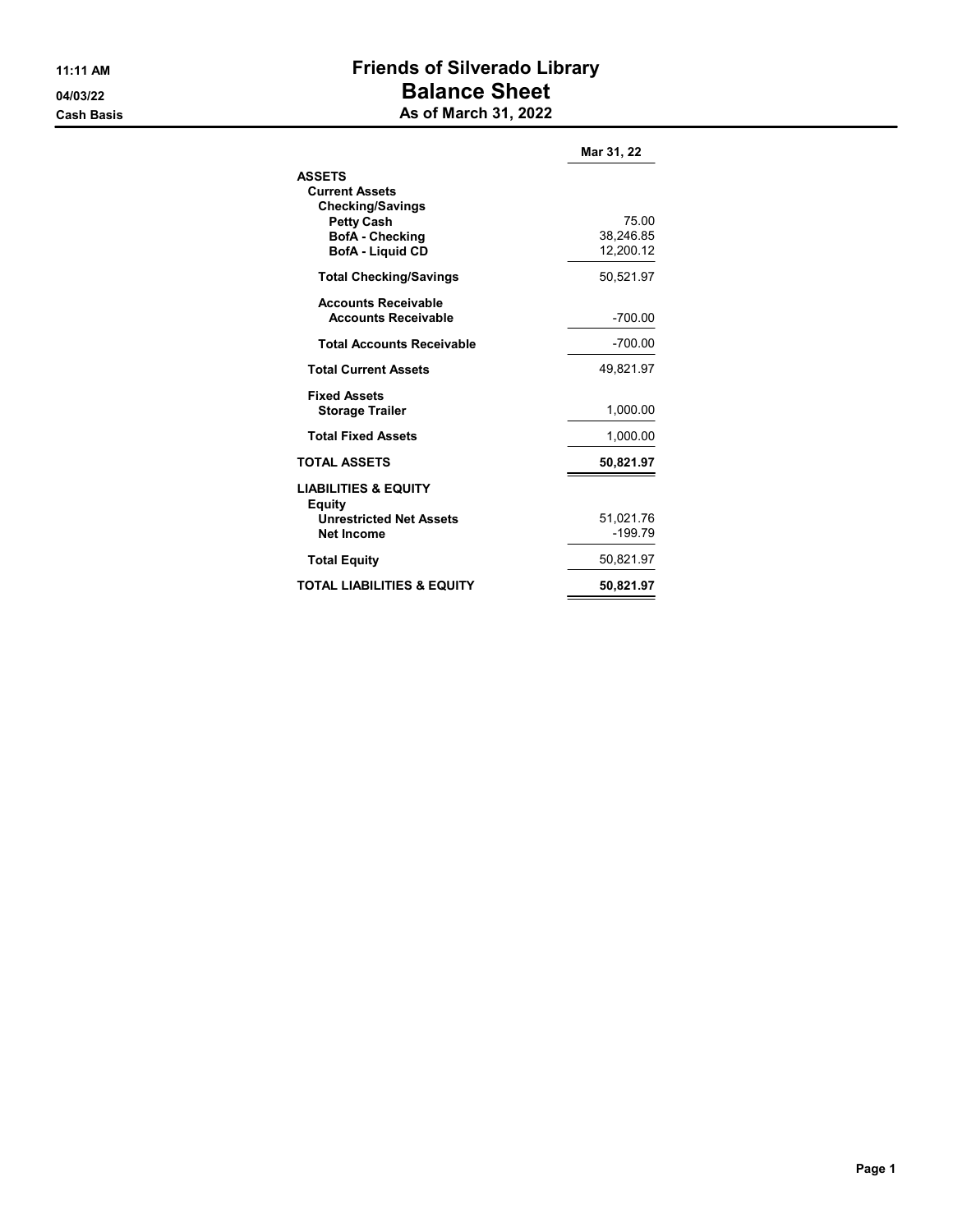# 11:18 AM **Santiago Fire Relief Fund** 04/03/22 Profit & Loss YTD Comparison

Cash Basis March 2022

|                                                                                                                        | <b>Mar 22</b> | Jan - Mar 22 |
|------------------------------------------------------------------------------------------------------------------------|---------------|--------------|
| <b>Ordinary Income/Expense</b><br><b>Expense</b><br><b>Cash Distributions</b><br><b>Winter Storm</b><br>Infrastructure | 0.00          | 2,295.00     |
| <b>Total Winter Storm</b>                                                                                              | 0.00          | 2,295.00     |
| <b>Total Cash Distributi</b>                                                                                           | 0.00          | 2,295.00     |
| <b>Total Expense</b>                                                                                                   | 0.00          | 2,295.00     |
| <b>Net Ordinary Income</b>                                                                                             | 0.00          | $-2,295.00$  |
| <b>Net Income</b>                                                                                                      | 0.00          | $-2,295.00$  |